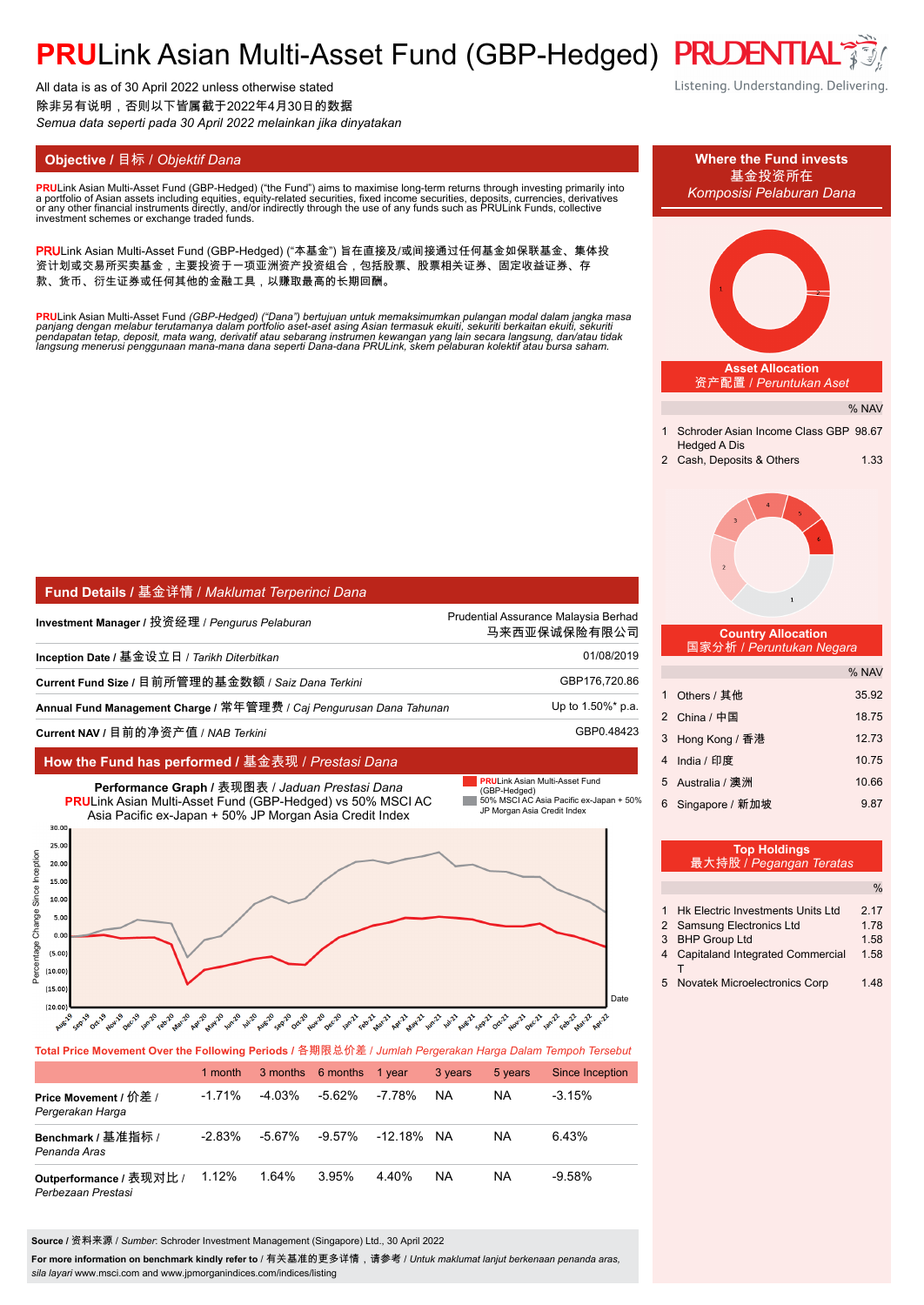# **PRULink Asian Multi-Asset Fund (GBP-Hedged) PRUDENTIAL<sup>7</sup>**

All data is as of 30 April 2022 unless otherwise stated 除非另有说明,否则以下皆属截于2022年4月30日的数据 *Semua data seperti pada 30 April 2022 melainkan jika dinyatakan*

### Listening. Understanding. Delivering.

### **Monthly Update /** 每月简报 / *Peningkatan Bulanan*

#### **Market Review /** 市场回顾 */ Tinjauan Bulanan*

Asia Pacific ex-Japan equities were lower in April due to the prolonged war in Ukraine, rising inflation and concerns on further interest rate hikes. Taiwan was the worst-performing index market within the region as major electronics and chip makers suffered from supply chain disruptions amid the lockdowns .

Elsewhere, China continued to return negatively as the country imposed a zero Covid tolerance to contain a new Covid outbreak, resulting in harsh lockdowns in major cities including Shanghai. The slowdown in manufacturing activities and a slower export growth momentum also further dampened the outlook in China, resulting in lower share prices in China and Hong Kong.

On a positive note, Indonesia ended the month in positive territory after credit rating agency S&P upgraded the country's outlook from negative to stable. Over to Asian fixed income, yields continued to rise in April, resulting in negative bond returns, amid continued high inflation and expectations of significant interest rate hikes. The US 10- year Treasury yield increased by 59 bps, from 2.35% to 2.94% over the month. The 2-year and 10-year Treasury yield curve also briefly inverted at the start of the month, the first time since 2019, suggesting a potential risk of recession. In terms of credit ratings, Asian high yield bonds outperformed the investment grade bonds as spreads generally tightened.

亚太(日本除外)股市在4月走跌,因为乌克兰战争有所拖延、通膨升温,而且市场也关注于进一步升息的可能。台湾乃是表现最差的指数市场,封锁管制所导 致的供应链干扰影响了主要的电子与晶片制造商。

中国持续取得负回酬,原因是政府施行了零冠病政策以抑制新爆发的疫情,使到主要城市如上海受到严格的封锁管制。制造业活动的放缓以及较慢的出口成长动 力,亦进一步影响了中国市场的展望而令中国与香港的股价下跌。

就好的一面而言,印尼当月以涨幅作收,标普信用评估机构将该国的展望从负面调高至稳定。至于亚洲固定收益证券,在通膨升温与市场预测央行会积极升息的 环境中,回酬持续在4月扬升,导致债券出现负回酬。10年期美国国库债券(UST)回酬当月从2.35%增59基点至2.94%。2年期与10年期UST回酬曲线亦在月初 稍微反转,2019年以来首次出现这种现象,意味着经济衰退的可能性。就信用评级来说,亚洲高回酬债券的表现超越投资级债券,因为价差一般有所紧缩。

*Ekuiti Asia Pasifik luar Jepun mencatat prestasi lebih rendah pada April disebabkan oleh perang yang berpanjangan di Ukraine, inflasi yang meningkat dan kebimbangan mengenai kenaikan kadar faedah selanjutnya. Taiwan merupakan pasaran indeks berprestasi paling teruk di rantau ini apabila pembuat elektronik dan cip utama mengalami gangguan rantaian bekalan di tengah-tengah sekatan pergerakan.*

*Di tempat lain, China terus memberikan pulangan negatif apabila negara itu mengenakan sifar toleransi terhadap Covid bagi membendung wabak Covid baharu, lalu mengakibatkan sekatan pergerakan yang amat ketat di bandar-bandar utama termasuk Shanghai. Kelembapan aktiviti perkilangan dan momentum pertumbuhan eksport yang lebih perlahan melemahkan lagi prospek di China, lalu menolak harga saham ke paras lebih rendah di China dan Hong Kong.*

*Meninjau nota positif, Indonesia mengakhiri bulan dagangan dalam wilayah positif selepas agensi penarafan kredit S&P menaik taraf prospek negara tersebut daripada negatif kepada stabil. Menyorot pendapatan tetap Asia, hasil terus meningkat pada bulan April, mengakibatkan pulangan bon menjadi negatif dalam keadaan inflasi yang berterusan tinggi dan jangkaan kenaikan kadar faedah yang ketara. Hasil Perbendaharaan 10 tahun AS meningkat sebanyak 59 mata asas, daripada 2.35% kepada 2.94% dalam tempoh tinjauan. Keluk hasil Perbendaharaan 2 tahun dan 10 tahun juga membalik sekejap pada permulaan bulan, kejadian kali pertama sejak 2019 ini mencadangkan potensi risiko kemelesetan. Dari segi penarafan kredit, bon hasil tinggi Asia mengatasi bon gred pelaburan apabila spread secara amnya menyempit.*

#### **Market Outlook /** 市场展望 */ Gambaran Bulanan*

Valuations for Asian equities have pulled back to a more favourable level when compared to its historical range and to the developed markets . In terms of central banks policies, the expectation of Chinese policymakers to stimulate growth remains high while other central banks in Asia Pacific including Australia , Korea, and Singapore have started to raise interest rates to tackle inflation which is creating an opportunity for China equities to outperform. To add on, should we see China relax its Covid restrictions, a significant upswing in earnings across the region can be expected. As such we are cautiously optimistic but stress that a healthy diversification across countries and sectors are crucial in the near-term. Also, we continue to explore high-quality names within the region to capture long-term structural growth and income opportunities following the recent pull-backs.

Valuations for Asian credits remain appealing compared to the developed markets and non -Asia emerging markets, while their fundamentals remain stable. As shared above, we are more constructive in investment grade bonds outside of China, given lesser sensitivity to China's zero-Covid policy and regulatory risks. We also believe Asian credits is likely to stay resilient to the Russia-Ukraine conflicts compared to non-Asia emerging markets, given its higher quality composition and lower susceptibility to global fund flows due to a larger domestic investor base. As a result, we believe there are still plenty of opportunities within the region, but selectivity and risk management remain key to navigate through the current market volatility.

和过往以及已开发市场相比,亚洲股市的估值回到一个比较具吸引力的水平。至于央行的政策,市场仍旧预期中国的政策策划者会刺激经济成长,而亚太区的其 他央行,如澳洲,韩国和新加坡则开始升息以应付通膨,这为中国股市提供了上调的机会。此外,若中国政府放宽其冠病管制,可预见的是,该区的盈利将会大 幅上扬。有鉴于此,我们对之抱着谨慎乐观的态度,认为在近期必须保持将投资健康分散在各国与各领域的多元投资策略。此外,我们也会持续寻找该区内的优 质公司,以在近期估值回跌的环境中从长期结构性成长和收益机会中获利。

和已开发市场与非亚洲新兴市场相比,亚洲债券的估值依旧具吸引力,其基础仍相当稳健。如上所述,我们比较看好中国以外的投资级债券,因为它们比较不会 受到中国的零冠病政策与监管风险所影响。我们也认为和非亚洲新兴市场相比,亚洲债券会持续从俄罗斯-乌克兰的冲突中受惠,原因是其组合的品质较佳,而且 较大的境内投资者基础也使它不易受到全球资金流动的影响。有鉴于此,我们相信该区尚有许多投资良机,但选择性和风险管理乃是应付目前的波动市况的要 素。

Penilaian ekuiti Asia telah kembali ke tahap yang lebih baik jika dibandingkan dengan julat sejarahnya dan pasaran maju. Dari segi dasar bank pusat, jangkaan penggubal dasar *China untuk merangsang pertumbuhan masih lagi tinggi manakala bank pusat lain di Asia Pasifik termasuk Australia, Korea, dan Singapura telah mula menaikkan kadar faedah supaya menangani inflasi yang mewujudkan peluang bagi ekuiti China untuk mencatat prestasi yang baik. Selain itu, sekiranya kita mendapati China melonggarkan sekatan Covid, peningkatan pendapatan yang ketara di seluruh rantau boleh dijangkakan. Oleh itu, kami optimistik namun tetap berwaspada apabila menekankan bahawa kepelbagaian yang sihat merentas negara dan sektor adalah penting buat jangka masa terdekat. Kami juga terus meneroka nama berkualiti tinggi di rantau ini bagi menyerkup struktur pertumbuhan jangka panjang dan peluang pendapatan susulan pengunduran prestasi baru-baru ini.*

*Penilaian kredit Asia kekal menarik berbanding pasaran maju dan pasaran memuncul luar Asia, manakala asasnya kekal stabil. Seperti yang dikongsikan di atas, kami lebih konstruktif dengan bon gred pelaburan di luar China, memandangkan kepekaannya terhadap dasar sifar Covid yang lebih rendah dan risiko kawal selia China. Kami juga percaya kredit Asia berkemungkinan kekal berdaya tahan terhadap konflik Rusia-Ukraine berbanding pasaran memuncul luar Asia, memandangkan komposisi kualiti yang lebih tinggi dan kecenderungan yang lebih rendah kepada aliran dana global, oleh kerana asas pelabur domestik yang lebih besar. Hasilnya, kami percaya masih terdapat banyak peluang di rantau ini, namun pemilihan dan pengurusan risiko kekal sebagai kunci untuk mengemudi volatiliti pasaran semasa.*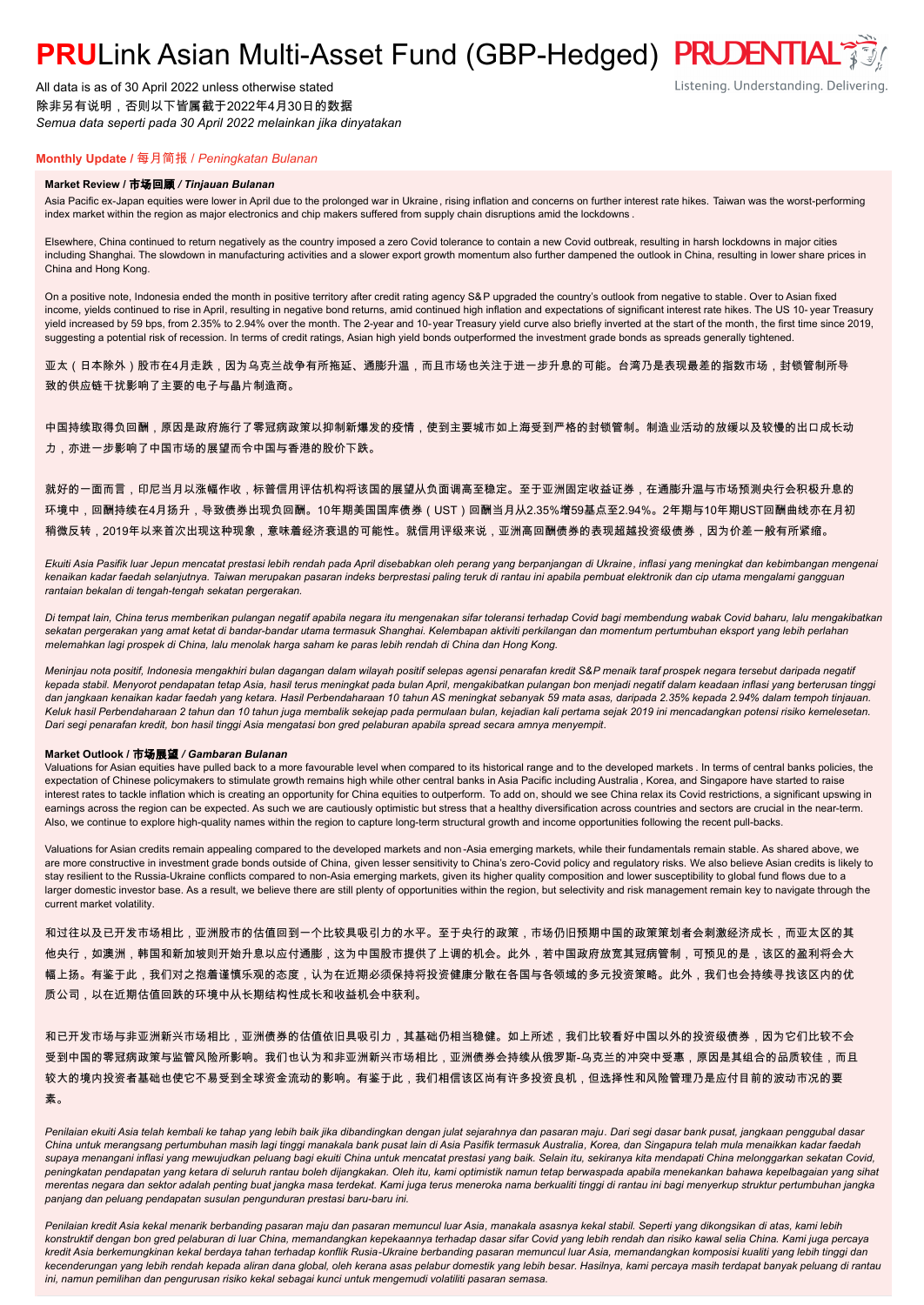# **PRULink Asian Multi-Asset Fund (GBP-Hedged) PRUDENTIAL<sup>3</sup>**

All data is as of 30 April 2022 unless otherwise stated 除非另有说明,否则以下皆属截于2022年4月30日的数据 *Semua data seperti pada 30 April 2022 melainkan jika dinyatakan*

### **Fund Review & Strategy /** 基金表现评论与投资策略 */ Tinjauan dan Strategi Dana*

The Fund returned -1.71% for the month, outperforming the benchmark return of -2.83% by 1.12%. Year-to-date, the fund returned -6.37%, outperforming the benchmark return of -8.45% by 2.08%.

The equity portfolio detracted, with most regional and sectorial exposures in negative territory. Our exposure in Australia were among the worst performers due to investors' profit-taking following the strong performance year-to-date. China also detracted due to a weaker growth outlook given the Covid restrictions and efforts to control the latest Omicron outbreak.

The fixed income portfolio also returned negatively in April as persistent inflation, rising interest rates and geopolitical risks cast a shadow over the global fixed income markets. Our exposure to Indonesia's sovereign bonds detracted the most. Indonesia's bond yields spiked as both headline and core inflations rose more than expected while the central bank is keeping rates unchanged to support growth.

We continue to focus on positioning the portfolio against stagflationary risks and maintain our preference on equities over fixed income . We expect equity can still deliver positive returns but may be more muted as we shift to the mature phase of the economic cycle. The delivery of robust earnings will be crucial. As a result, diversification, strong asset allocation and risk management will be key in 2022.

本基金在检讨月份的回酬为-1.71%,超越-2.83%的基准回酬1.12%。年度至今,本基金的回酬为-6.37%,高于-8.45%的基准回酬2.08%。

股项投资组合拉低了基金表现,大多数的区域与领域投资都往下调整。我们的澳洲投资仍是表现最差者之一,主要是投资者因强稳的年初至今表现而套利。中国 市场亦下跌,冠病的管制与控制近期Omicron疫情的努力令经济成长展望转弱。

固定收益投资组合在4月也取得负回酬,因为持续性的通膨、涨升的利率与地理政治风险在全球固定收益市场蒙上了阴影。我们的印尼主权债券对基金表现产生了 最大的负面影响。印尼的债券回酬因总通膨与核心通膨超越预期而剧升,与此同时,央行将利率保持不变以扶持成长。

我们的重点仍在于使投资组合免受停滞性膨胀风险的影响,同时保持偏好股项而非固定收益证券的倾向。我们预测股市依旧会谱下正回酬,但在我们转入经济周 期的成熟期时可能会减少。取得丰厚的投资回酬相当关键。有鉴于此,多元化投资、强稳的资产配置以及风险管理,将是2022年的重点。

*Dana mencatat pulangan -1.71% di bulan ini, mengatasi pulangan penanda aras -2.83% sebanyak 1.12%. Sejak awal tahun hingga kini, Dana mengembalikan -6.37%, mengatasi pulangan penanda aras -8.45% sebanyak 2.08%.*

*Portfolio ekuiti terjejas, dengan kebanyakan pendedahan serantau dan sektoral berada dalam wilayah negatif. Pendedahan kami di Australia yang mencatat prestasi terburuk disebabkan oleh pelabur mengambil keuntungan berikutan prestasi kukuh tahun ini. China juga terjejas lantaran prospek pertumbuhan yang lebih lemah disebabkan sekatan Covid dan usaha bagi mengawal wabak terkini, Omicron.*

*Portfolio pendapatan tetap juga memberikan pulangan negatif pada April apabila inflasi yang berterusan, kenaikan kadar faedah dan risiko geopolitik menghambat pasaran pendapatan tetap global. Pendedahan kami kepada bon kerajaan Indonesia paling menjejaskan prestasi. Hasil bon Indonesia meningkat apabila kedua-dua inflasi utama dan inflasi teras meningkat melangkaui jangkaan manakala bank pusat mengekalkan kadar sedia ada bagi menyokong pertumbuhan.*

*Kami terus fokus untuk meletakkan portfolio atas risiko stagflasi dan mengekalkan keutamaan ke atas ekuiti berbanding pendapatan tetap. Kami menjangkakan ekuiti masih boleh memberikan pulangan yang positif tetapi mungkin lebih kecil apabila kami beralih ke fasa matang kitaran ekonomi. Penyampaian pendapatan yang kukuh akan menjadi penting. Akibatnya, kepelbagaian, peruntukan aset yang kukuh dan pengurusan risiko akan menjadi kunci bagi tahun 2022.*